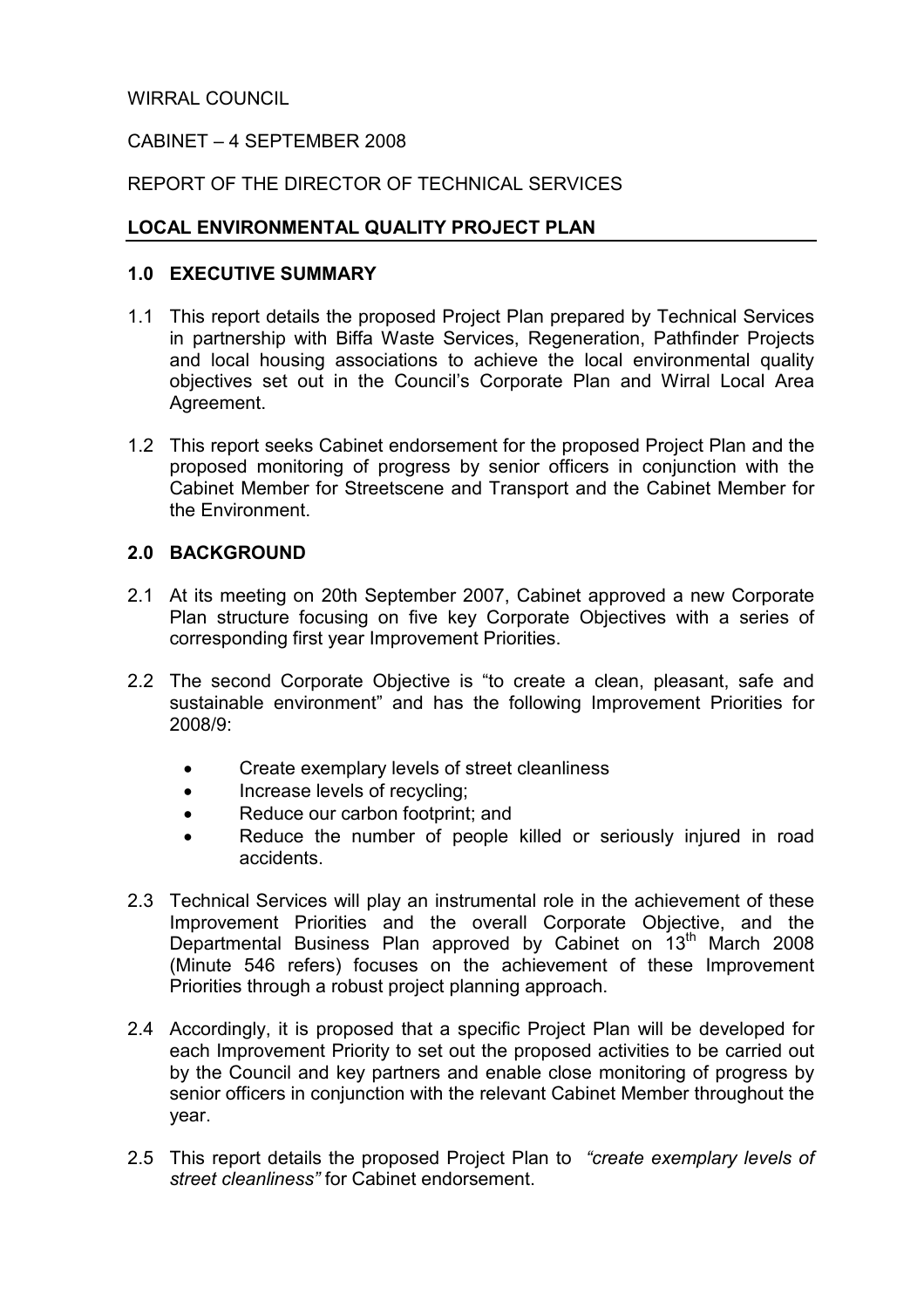## 3.0 POLICY CONTEXT

- 3.1 Aim TS3 in the Technical Services Departmental Plan is to "Improve environmental quality in our neighbourhoods with particular emphasis on developing the Authority's sustainability programme including reducing our carbon footprint". This Departmental Aim complements the Corporate Improvement Priority for 2008/9 to "create exemplary levels of street cleanliness" in support of the overall Corporate Objective "to create a clean, pleasant, safe and sustainable environment".
- 3.2 This Corporate Priority is also reflected in the new Wirral Local Area Agreement for 2008 to 2011 which includes the following Priority Area for Improvement:
	- NI195 (Percentage of streets falling below an acceptable standard of cleanliness:
		- § NI195a Litter
		- § NI195b Detritus
		- § NI195c Graffiti
		- NI195d Fly Posting

## 4.0 PERFORMANCE TO DATE AND PROPOSED TARGETS FOR IMPROVEMENT

- 4.1 The national indicator for measuring environmental quality has changed from BV199 to NI195. Although survey techniques are the same, there have been slight changes to the way land types are categorised. Also, the threshold for attaining a "pass" grade has been lowered slightly. This means that NI195 scores tend to be lower than BV199 scores. For example, in 07/08 the BV199 score for combined litter and detritus was 14%. When re-calculated as NI195 the same grades scored 11%.
- 4.1 2008/9 is the final year of Wirral's Public Service Agreement (Target 8) where the Council have agreed a 3% stretch on street cleansing performance for litter and detritus. Our BV199 target for 2008/9 is 14%. This means that Wirral must have at least 86% of streets at an acceptable standard of cleanliness at any one time during 08/09. Achieving or exceeding this target will result in over £800k of reward grant being allocated to the Council.
- 4.2 In addition to the BV199a target, Wirral Council have negotiated targets for environmental quality for the next three years. These targets form part of the Local Area Agreement. The priority strands of NI195, where DEFRA insisted on a further stretch are NI195a (litter) and NI195b (detritus). DEFRA accepted "flat line" targets for graffiti and fly posting based on existing performance. However, it is anticipated that the levels of graffiti will reduce significantly over the next three years as a direct result of the new Graffiti Removal Policy and accompanying strategy. The NI195 targets are detailed in Table 1.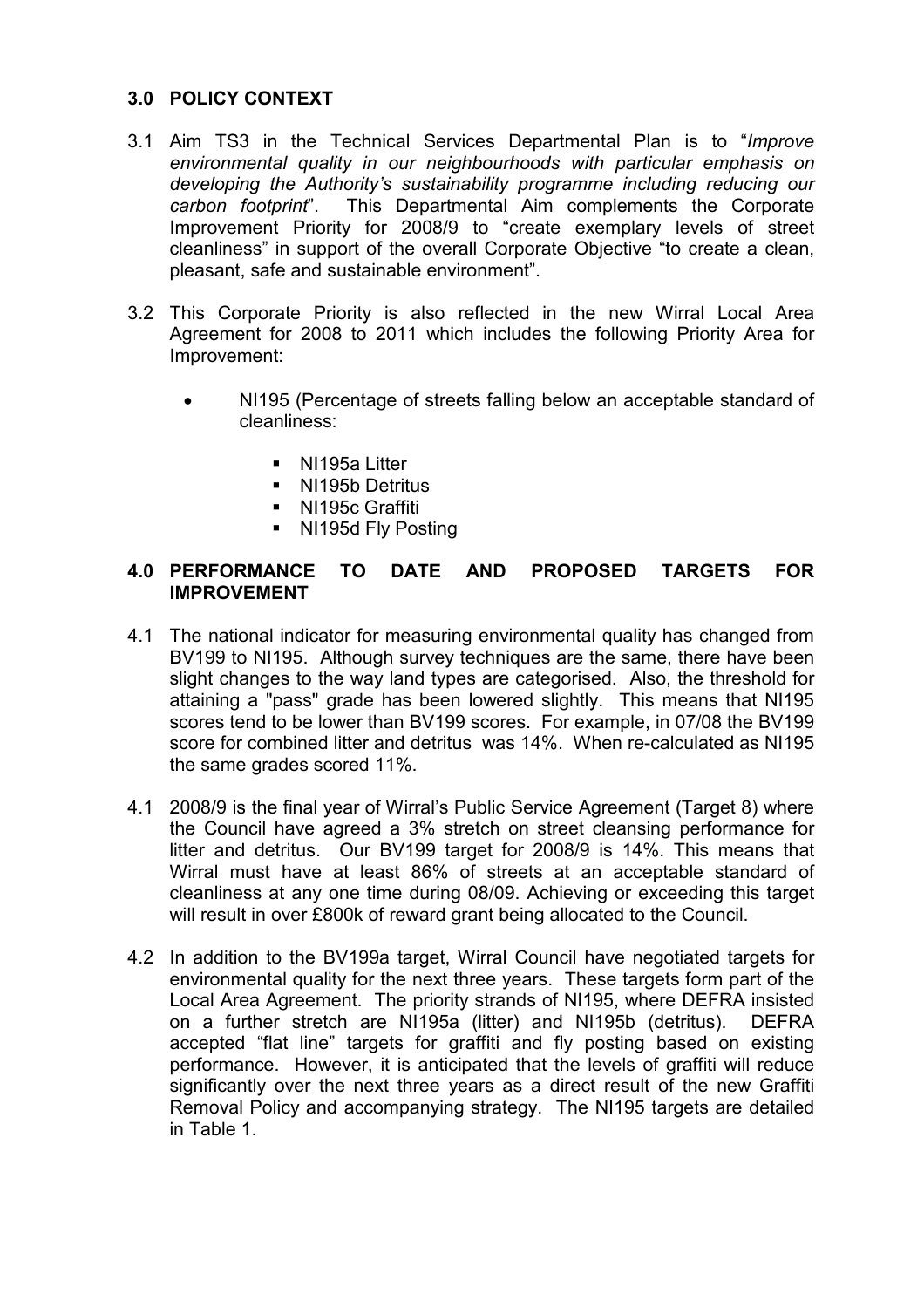# Table 1: New National Indicator LAA Targets

| <b>LAA Priority area</b> | <b>NI 195a</b><br>Litter | <b>NI 195b</b><br><b>Detritus</b> | <b>NI195c</b><br><b>Graffiti</b> | NI195d Fly<br>posting |
|--------------------------|--------------------------|-----------------------------------|----------------------------------|-----------------------|
| Baseline (%)             | 11                       | 11                                |                                  |                       |
| 08/09 target<br>(% )     | 8                        | 10                                |                                  |                       |
| 09/10 target<br>(%)      | 7.5                      | 9.5                               |                                  |                       |
| 10/11 target (%)         |                          | 9                                 |                                  |                       |
| 08/09 survey (first      | 7.67%                    | 8.53%                             | 4%                               | 0%                    |
| of 3) data returns       |                          |                                   |                                  |                       |
| Performance to           | on target                | on target                         | exceeding                        | on target             |
| date                     |                          |                                   | target                           |                       |

4.3 The first of three 08/09 surveys took place in July 2008 and the results revealed that Wirral Council are on track to achieving these LAA targets.

## 5.0 NARROWING THE GAP: SETTING A LOCAL TARGET

- 5.1 Whilst the survey results in general are above national average for current performance in environmental quality issues, it has been recognised that the 5% most deprived areas of the Borough have significantly worse cleansing standards than the rest of the district. This was confirmed by an independent survey by ENCAMS in March 2008.
- 5.2 As a result, as part of the LAA a local target for "narrowing the gap" in Local Environmental Quality (LEQ) between the 5% most deprived areas of Wirral and the rest of the Borough has been established.

Wirral's 2007/8 baseline for the most deprived 32 Super Output Areas is 30% (litter and detritus combined score based on the Encams independent survey). Therefore Wirral propose the following local targets for these areas:

#### NI 195 Litter and detritus: 08/09: 28% 09/10: 24% 10/11: 20%

- 5.3.1 It is proposed that many of the initiatives proposed in this Action Plan focus on the deprived areas initially, as the most improvement is needed in these areas to bring them in line with the rest of the Borough. The high density nature of the housing, higher footfall and problems associated with parked cars are the main reasons for poorer environmental quality which will be addressed primarily through changes to cleansing operations as detailed in the proposed Action Plan. Identifying and securing additional resources, especially for long-term education and awareness initiatives
- 5.3.2 Working more efficiently with our partners is also a key emphasis of the Plan throughout the three years of the LAA. Wirral's Investment Strategy is concerned with making Wirral a prosperous and pleasant place to work and live. It is critical that the main transport routes into the borough are maintained to a high standard and are free of litter, fly tipping and graffiti, if we are to attract outside investment into the district. Technical Services aim to work with other Statutory Undertakers such as Merseytravel, Network Rail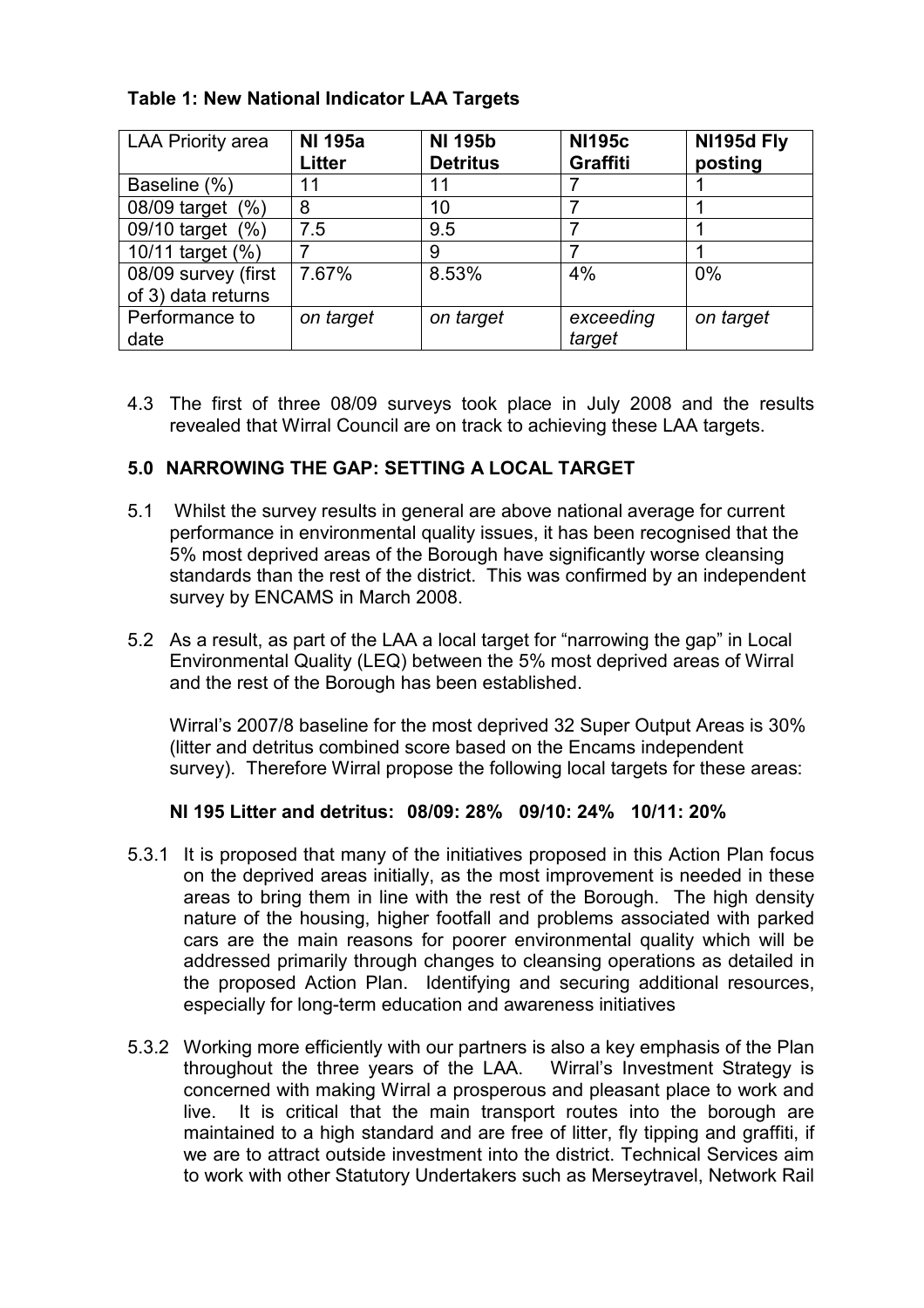and the Highways Agency in order to improve the appearance of Wirral's main gateways.

## 5.0 PROPOSED LOCAL ENVIRONMENTAL QUALITY PROJECT PLAN

- 5.1 The proposed Project Plan has been prepared by Technical Services in partnership with a number of partner organisations. There are three key work streams:
	- Cleansing Operations (OP)
	- Education and Awareness (ED)
	- Enforcement (ENF)

The Project Plan is appended to this report.

## 6.0 ARRANGEMENTS FOR MONITORING DELIVERY OF THE PLAN

- 6.1 It is proposed that the monitoring and delivery of the Project Plan will be as follows:
	- Technical Services Business Planning and Performance Management arrangements based on PIMS and regular reports to Chief Officers Management Team, the Cabinet Member and Overview & Scrutiny Committee in the usual manner;
	- Monitoring through the Liveability Steering Group, where all partners involved in the delivery of the Plan meet at least quarterly.
	- Reporting through the Safer Stronger Communities Block of the Local Area Agreement.
	- Regular informal Cabinet Member briefings.

# 7.0 FINANCIAL IMPLICATIONS

7.1 The delivery of this Project Plan will be from within existing financial and staffing resources.

# 8.0 EQUAL OPPORTUNITIES IMPLICATIONS

8.1 There are no specific implications under this heading.

#### 9.0 PLANNING IMPLICATIONS

9.1 There are no specific implications under this heading.

#### 10.0 COMMUNITY SAFETY IMPLICATIONS

10.1 Improvements in Local Environmental Quality can have a positive community safety benefit.